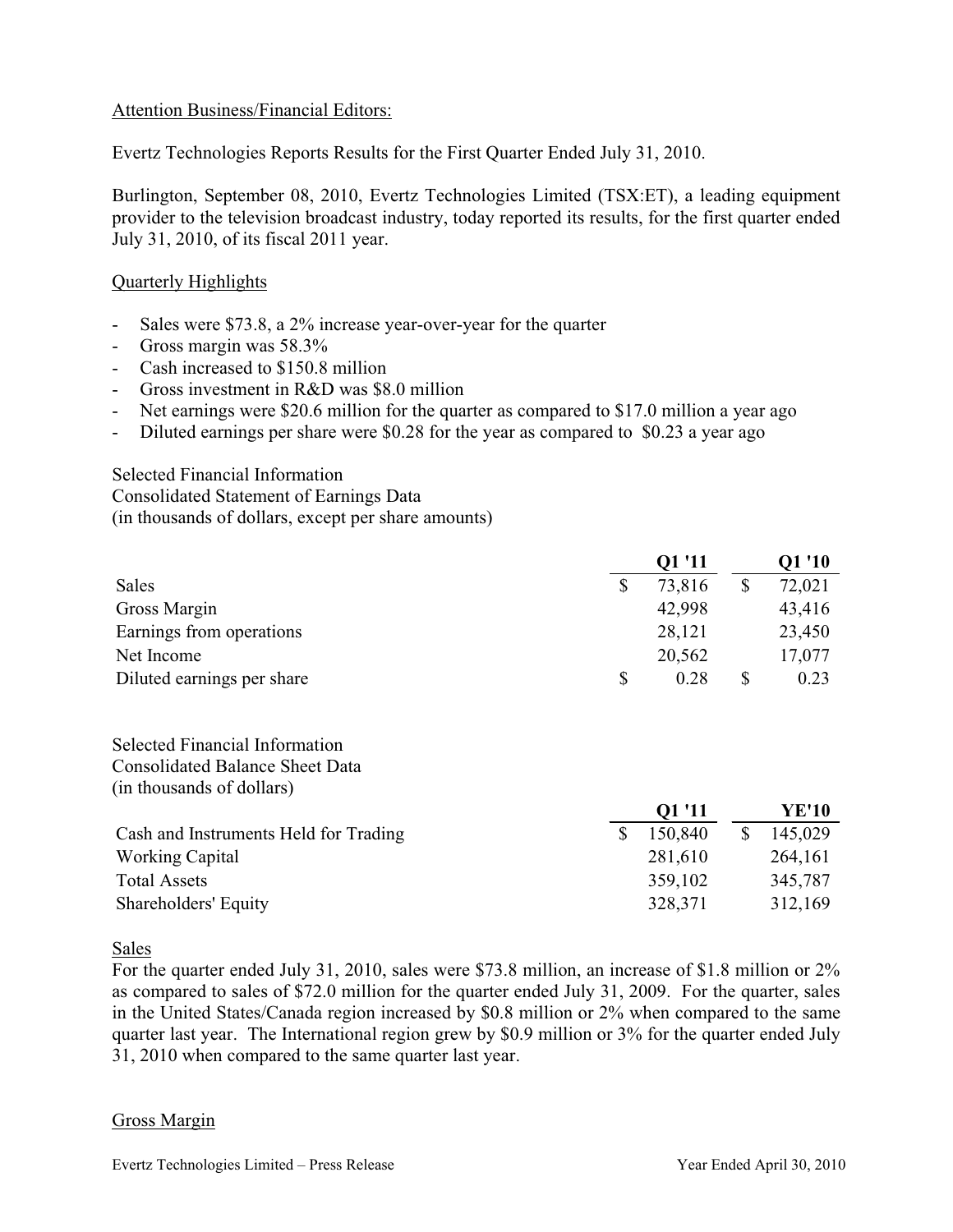For the quarter ended July 31, 2010 gross margin was \$43.0 million compared to \$43.4 million in the same quarter last year. Gross margin percentage was approximately 58% as compared to 60% for the quarter ended July 31, 2009.

## Earnings

For the quarter ended July 31, 2010 net earnings were \$20.6 million as compared to \$17.1 million in the corresponding period last year.

For the quarter ended July 31, 2010, earnings per share on a fully-diluted basis were \$0.28 as compared to \$0.23 in the same period in 2009.

#### Operating Expenses

For the quarter ended July 31, 2010 selling and administrative expenses decreased by \$0.3 million as compared to the prior year. Selling and administrative expenses represented approximately 11.4% of sales in the quarter ended July 31, 2010.

For the quarter ended July 31, 2010 gross research and development expenses increased by \$0.7 million or 10% as compared to the corresponding period in 2009. Gross research and development expenses represented approximately 11% of sales for the quarter as compared to the approximately 12% for the same period last year.

#### Liquidity and Capital Resources

The Company's working capital as at July 31, 2010 was \$281.6 million as compared to \$264.1 million on April 30, 2010.

Cash and instruments held for trading were \$150.8 million as at July 31, 2010 as compared to \$145.0 million on April 30, 2010.

Cash provided by operations was \$11.8 million for the quarter ended July 31, 2010 as compared to \$5.4 million for the quarter ended July 31, 2009. Before taking into account the changes in non-cash working capital, the Company generated \$21.7 million from operations for the quarter ended July 31, 2010 compared to \$20.0 million for the same period last year.

The Company spent \$0.8 million on the purchase of equipment for the quarter ended July 31, 2010.

For the quarter ended July 31, 2010, the Company used cash from financing activities of \$6.1 million which was principally a result of the payment of dividends.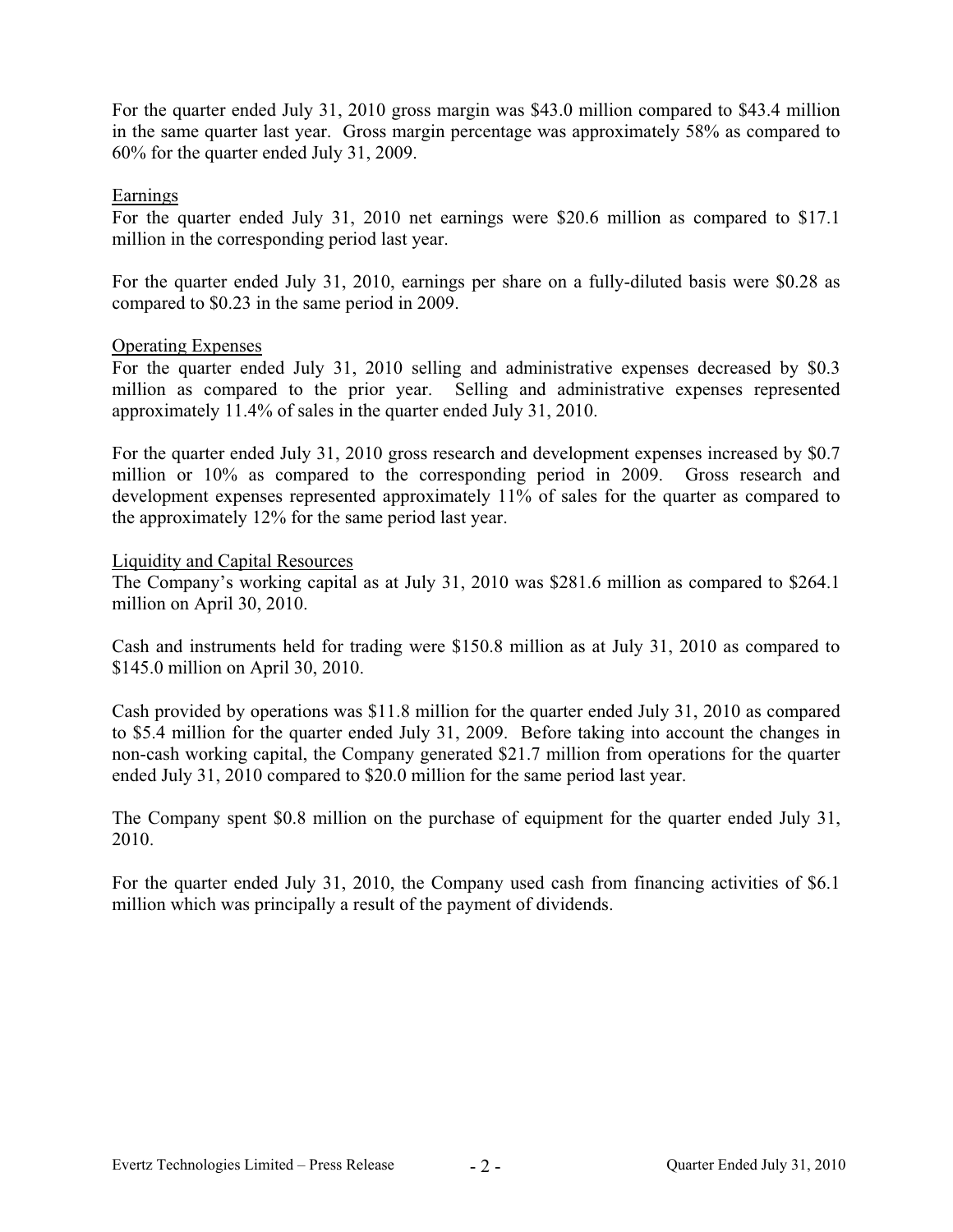# Shipments and Backlog

Purchase order backlog at the end of August 2010 was in excess of \$32 million and shipments during the month of August 2010 exceeded \$26 million.

## Dividend Declared

Evertz Board of Directors declared a dividend on September 08, 2010 of \$0.10.

This is an increase in the quarterly dividend from \$0.08 to \$0.10 per share. The first increased dividend is payable to shareholders of record on October 13, 2010 and will be paid on or about October 22, 2010.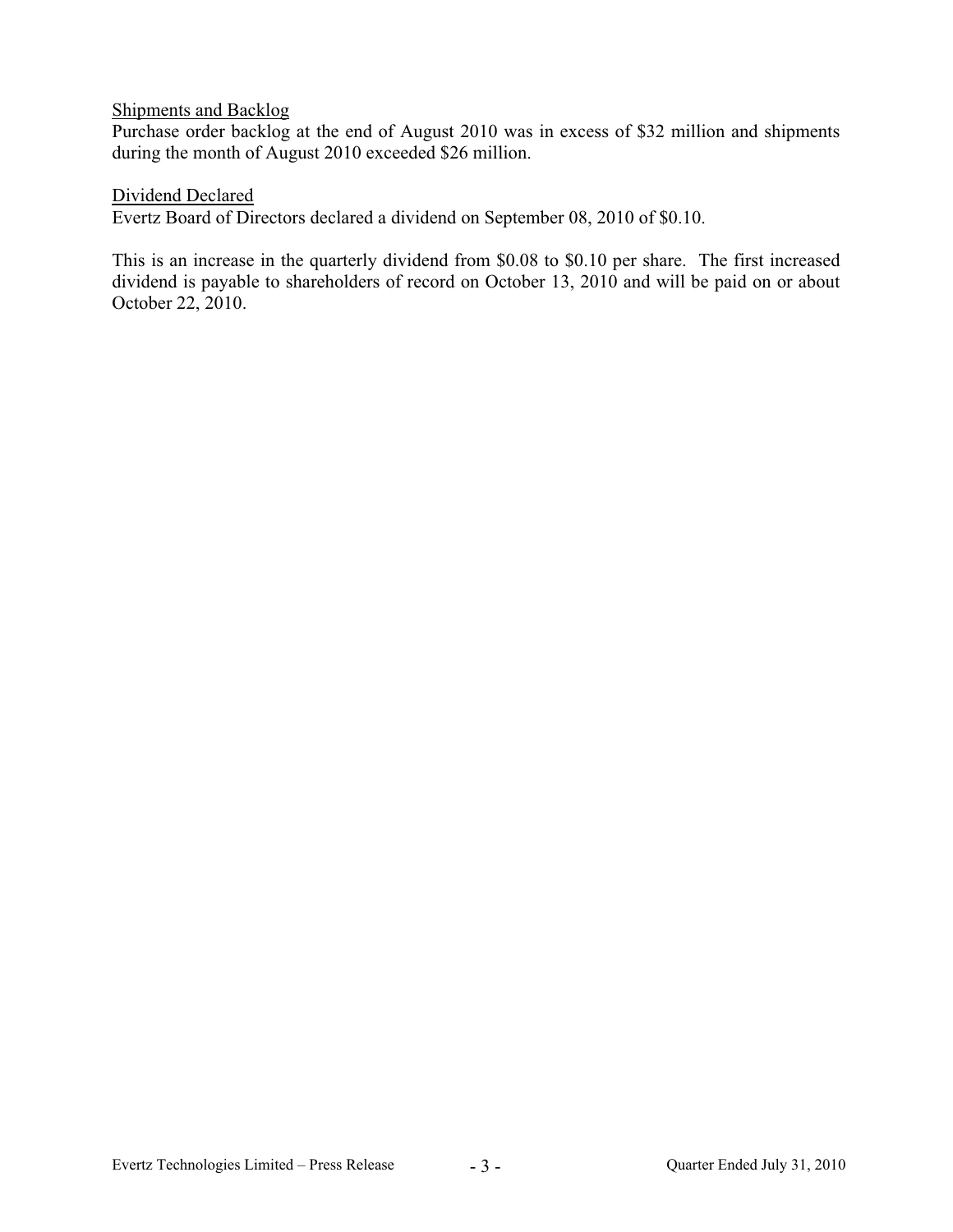# **Selected Consolidated Financial Information**

(Unaudited)

(in thousands of dollars, except earnings per share and share data)

| Consolidated Statement of Earnings Data | <b>Three months ended</b> | <b>Three months ended</b> |
|-----------------------------------------|---------------------------|---------------------------|
|                                         | <b>July 31, 2010</b>      | <b>July 31, 2009</b>      |
|                                         |                           |                           |
| Sales                                   | \$<br>73,816              | \$<br>72,021              |
| Cost of goods sold                      | 30,818                    | 28,605                    |
| Gross margin                            | \$<br>42,998              | \$<br>43,416              |
| Gross margin %                          | 58.3%                     | $60.3\%$                  |
| Expenses                                |                           |                           |
| Selling and administrative              | 8,387                     | 8,661                     |
| Research and development                | 8,022                     | 7,265                     |
| Investment tax credits                  | (2,005)                   | (2,011)                   |
| Foreign exchange loss (gain)            | (680)                     | 4,113                     |
| Amortization of intangibles             | 219                       | 401                       |
| Stock-based compensation                | 934                       | 1,537                     |
|                                         | 14,877                    | 19,966                    |
| Earnings before undernoted              | \$<br>28,121              | \$<br>23,450              |
| Interest and other income               | \$<br>920                 | \$<br>337                 |
| Non-controlling interest                | (142)                     | (91)                      |
| Earnings before income taxes            | \$<br>28,899              | \$<br>23,696              |
| Net earnings                            | \$<br>20,562              | \$<br>17,077              |
| Earnings per share:                     |                           |                           |
| Basic                                   | \$<br>0.28                | \$<br>0.23                |
| Diluted                                 | \$<br>0.28                | \$<br>0.23                |

| <b>Consolidated Balance Sheet Data</b>        |    |                      |    |                       |
|-----------------------------------------------|----|----------------------|----|-----------------------|
|                                               |    | As at                |    | As at                 |
|                                               |    | <b>July 31, 2010</b> |    | <b>April 30, 2010</b> |
| Cash and instruments held for trading         | S  | 150,840              | S  | 145,029               |
| Inventory                                     | J. | 102,112              | \$ | 91,745                |
| Working capital                               | J. | 281,610              | \$ | 264,161               |
| Total assets                                  | S  | 359,102              | \$ | 345,787               |
| Shareholders' equity                          | \$ | 328,371              | \$ | 312,169               |
| Number of common shares outstanding:          |    |                      |    |                       |
| Basic                                         |    | 73,641,906           |    | 73,607,506            |
| Diluted                                       |    | 78,014,906           |    | 77,703,006            |
| Weighted average number of shares oustanding: |    |                      |    |                       |
| Basic                                         |    | 73,618,973           |    | 73,324,244            |
| Diluted <sup>1</sup>                          |    | 74,221,645           |    | 74,223,642            |

Note:

<sup>(1)</sup> Based on weighted average number of Common Shares outstanding using the treasury stock method as per Canadian GAAP.